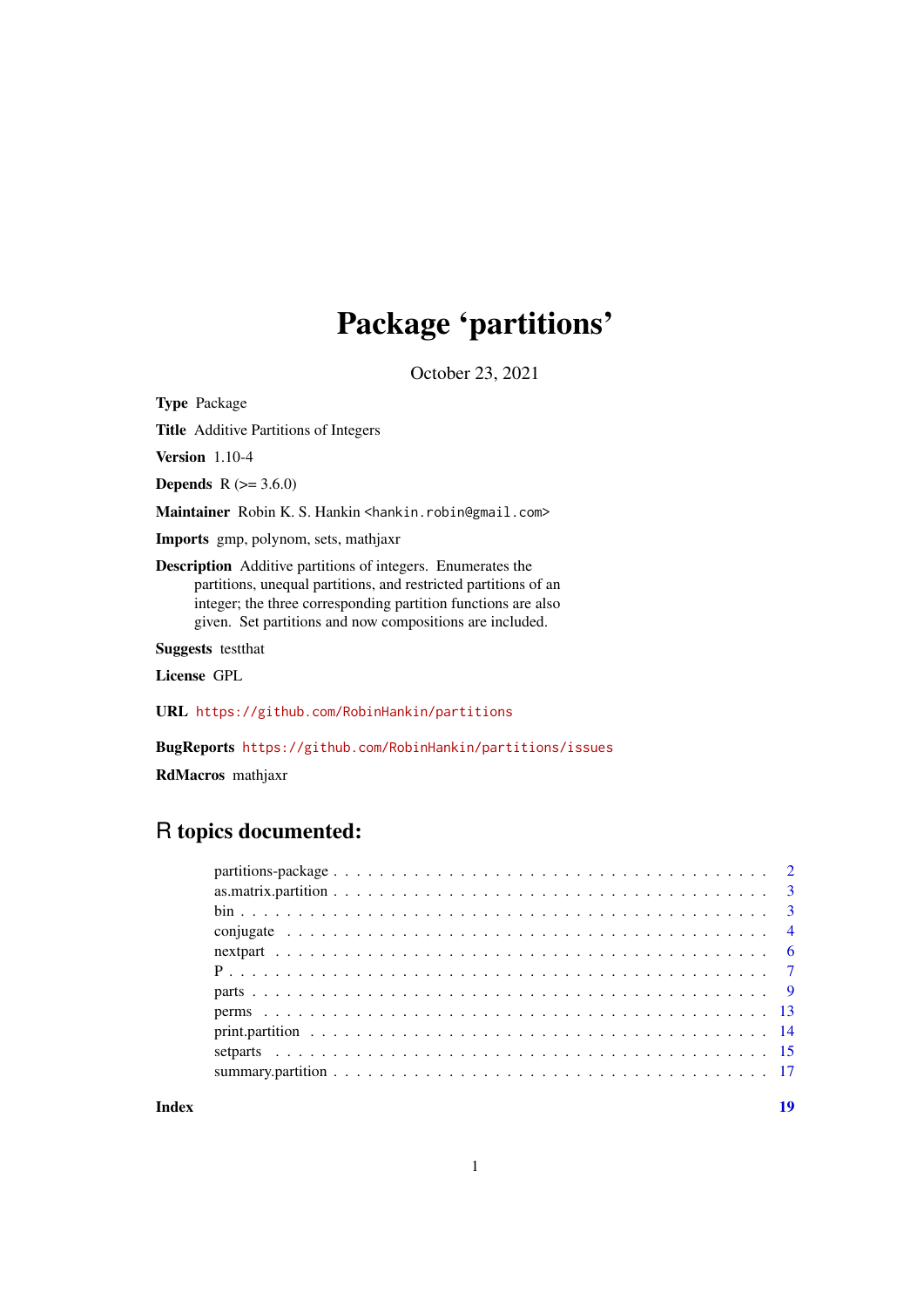<span id="page-1-0"></span>partitions-package *Integer partitions*

## Description

Routines to enumerate all partitions of an integer; includes restricted and unequal partitions.

# Details

This package comprises eight functions:  $P()$ ,  $Q()$ ,  $R()$ , and  $S()$  give the number of partitions, unequal partitions, restricted partitions, and block partitions of an integer.

Functions parts(), diffparts(), restrictedparts(), and blockparts() enumerate these partitions.

Function conjugate() gives the conjugate of a partition and function durfee() gives the size of the Durfee square.

NB the emphasis in this package is terse, efficient C code. This means that there is a minimum of argument checking. For example, function conjugate() assumes that the partition is in standard form (ie nonincreasing); supplying a vector in nonstandard form will result in garbage being returned silently. Note that a block partition is not necessarily in standard form.

### Author(s)

Robin K. S. Hankin

## References

- G. E. Andrews 1998 *The Theory of Partitions*, Cambridge University Press
- M. Abramowitz and I. A. Stegun 1965. *Handbook of Mathematical Functions*, New York: Dover
- G. H. Hardy and E. M. Wright 1985 *An introduction to the theory of numbers*, Clarendon Press: Oxford (fifth edition)
- R. K. S. Hankin 2006. "Additive integer partitions in R". *Journal of Statistical Software*, Volume 16, code snippet 1
- R. K. S. Hankin 2007. "Urn sampling without replacement: enumerative combinatorics in R". *Journal of Statistical Software*, Volume 17, code snippet 1
- R. K. S. Hankin 2007. "Set partitions in R". *Journal of Statistical Software*, Volume 23, code snippet 2

## Examples

```
parts(5)
diffparts(9)
restrictedparts(15,10)
P(10,give=TRUE)
Q(10,give=TRUE)
R(5,10)
```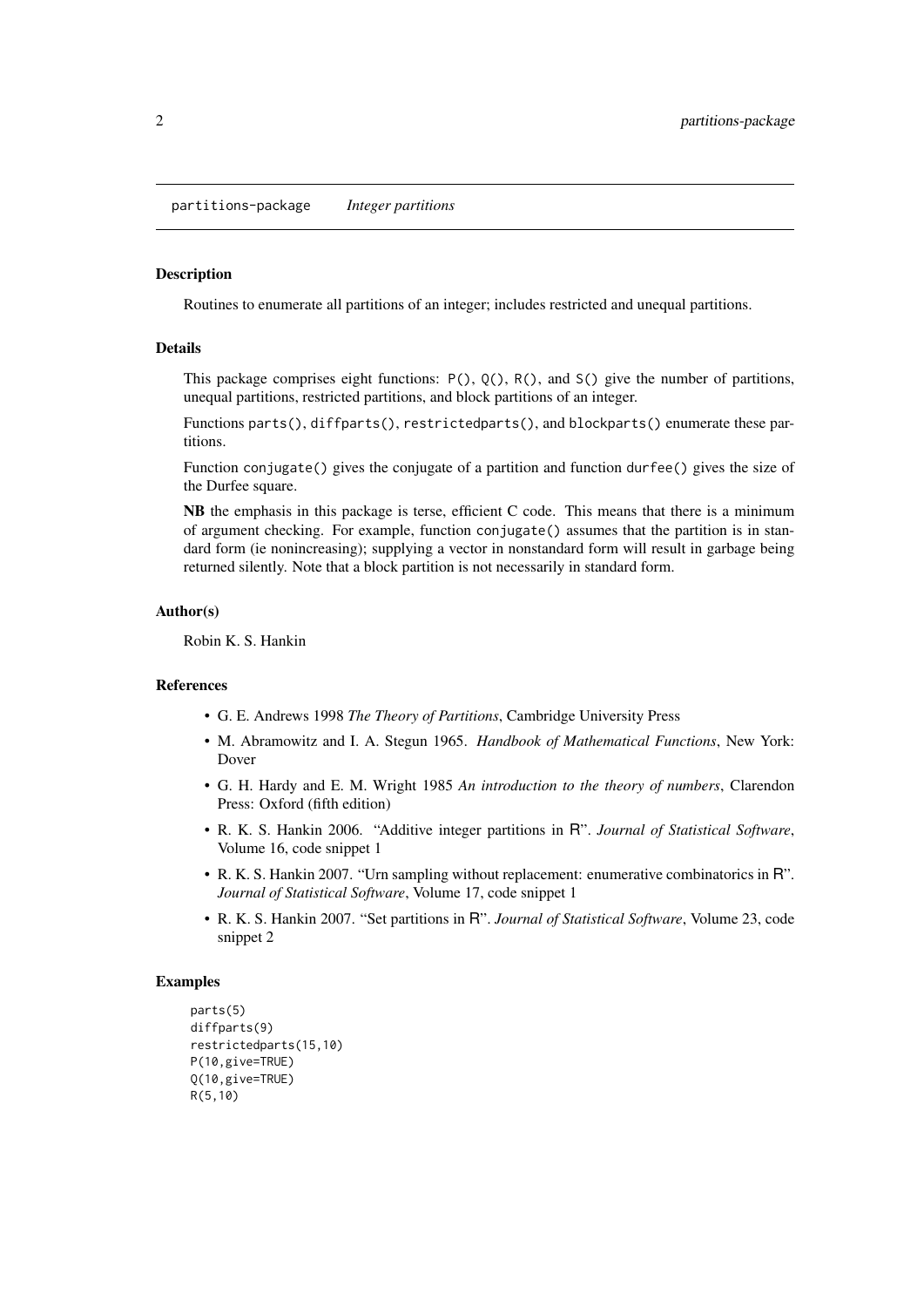<span id="page-2-0"></span>as.matrix.partition *Coerce partitions to matrices and vice versa*

# Description

Coercion to and from partitions

# Usage

```
## S3 method for class 'partition'
as.matrix(x, \ldots)as.partition(x, ...)
```
# Arguments

| x        | Object to be coerced |
|----------|----------------------|
| $\cdots$ | Further arguments    |

# Author(s)

Robin K. S. Hankin

# Examples

as.matrix(parts(5))

# bin *Sundry binary functionality*

# Description

Utilities to convert things to binary

# Usage

```
tobin(n, len, check=TRUE)
todec(bin)
comptobin(comp, check=TRUE)
bintocomp(bin, use.C=TRUE, check=TRUE)
```

| Integer, to be converted to binary by function tobin()       |
|--------------------------------------------------------------|
| Length of the binary vector returned by function tobin()     |
| Binary: a vector of 0s and 1s                                |
| A composition                                                |
| Boolean, with default TRUE meaning to perform various checks |
| Boolean, with default TRUE meaning to use C                  |
|                                                              |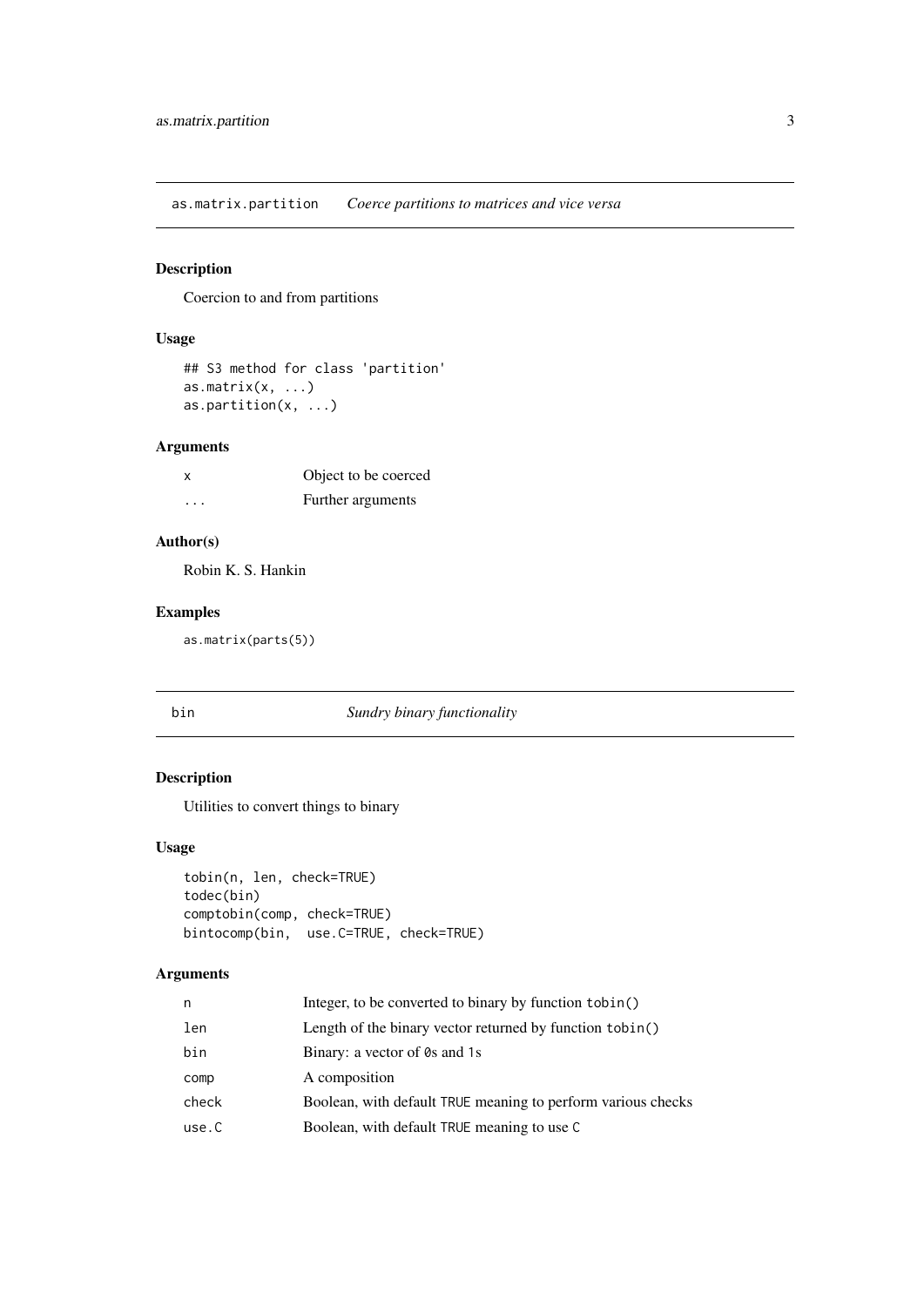# <span id="page-3-0"></span>Details

These functions are not really intended for the end user; they are used in nextcomposition().

- Function tobin() converts integer n to a binary string of length len
- Function todec() converts a binary string to decimal, so todec(tobin(n, i))==n, provided i is big enough
- Function comptobin() converts a composition to binary
- Function bintocomp() converts a binary string to a composition

## Author(s)

Robin K. S. Hankin

# References

Wikipedia contributors, 2020. "Composition (combinatorics) — Wikipedia, The Free Encyclopedia", [https://en.wikipedia.org/w/index.php?title=Composition\\_\(combinatorics\)&oldi](https://en.wikipedia.org/w/index.php?title=Composition_(combinatorics)&oldid=944285378)d= [944285378](https://en.wikipedia.org/w/index.php?title=Composition_(combinatorics)&oldid=944285378)

## Examples

```
tobin(10,5)
todec(tobin(10,5))
comptobin(c(1,1,4))bintocomp(c(1,1,0,0,1,1,1,1))
```
conjugate *Conjugate partitions and Durfee squares*

## Description

Given a partition, provide its conjugate or Durfee square

## Usage

```
conjugate(x, sorted = TRUE)durfee(x, sorted = TRUE)
durfee_sorted(x)
```

| $\mathsf{X}$ | Either a vector describing a partition or a matrix whose columns are partitions.   |
|--------------|------------------------------------------------------------------------------------|
| sorted       | A logical indicating whether the data is already in standard form. That is to say, |
|              | are the data within each colum sorted in decreasing order?                         |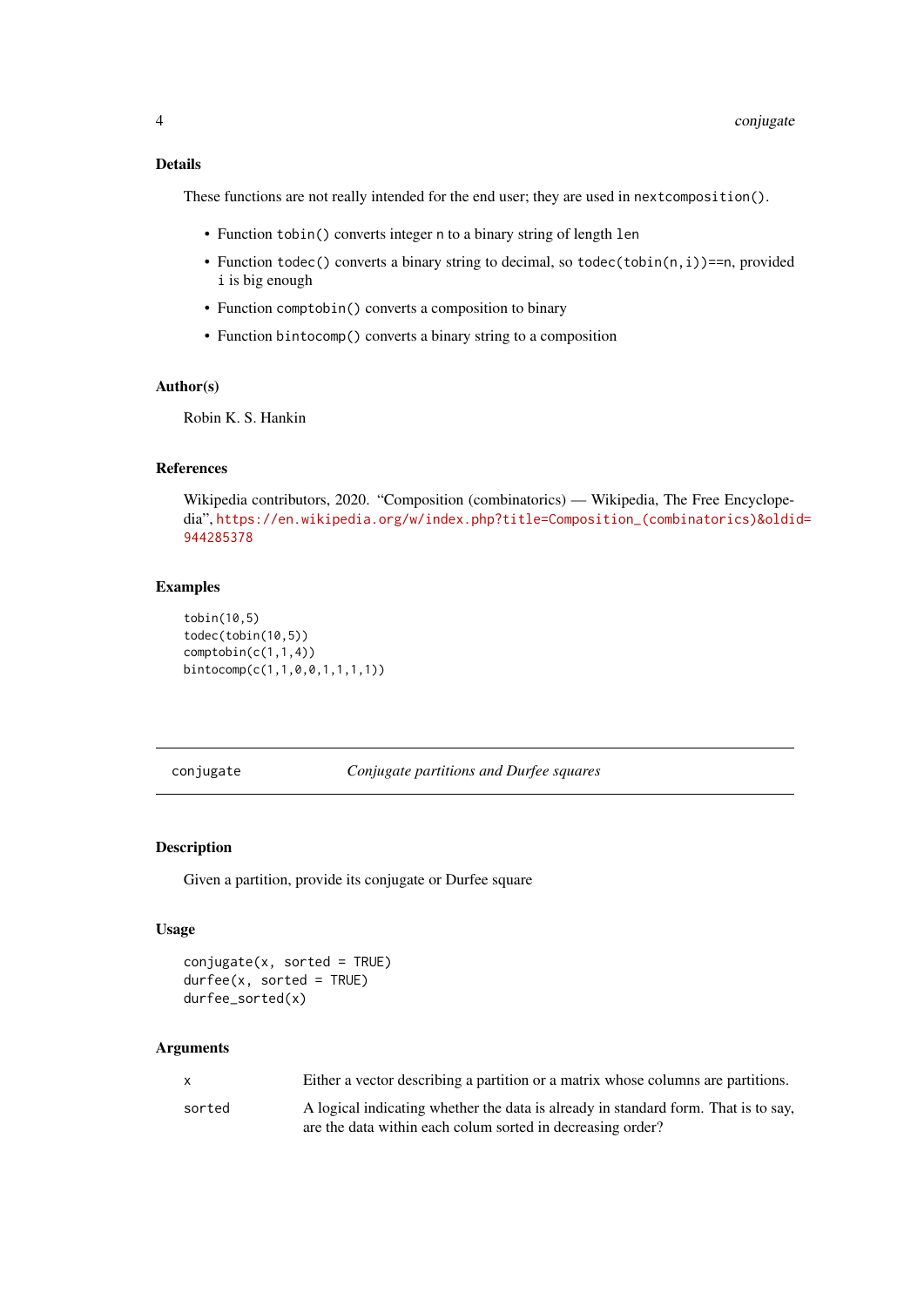## conjugate 5 and 5 and 5 and 5 and 5 and 5 and 5 and 5 and 5 and 5 and 5 and 5 and 5 and 5 and 5 and 5 and 5 and 5 and 5 and 5 and 5 and 5 and 5 and 5 and 5 and 5 and 5 and 5 and 5 and 5 and 5 and 5 and 5 and 5 and 5 and 5

#### Details

Conjugation is described in Andrews, and (eg) Hardy and Wright.

The conjugate of a partition may be calculated by taking its Ferrers diagram and considering the partition defined by columns instead of rows. This may be visualised by flipping the Ferrers diagram about the leading diagonal.

Essentially, conjugate() carries out R idiom

```
rev(cumsum(table(factor(a[a>0],levels=max(a):1))))
```
but is faster.

The "Durfee square" of a partition is defined on page 281 of Hardy and Wright. It is the largest square of nodes contained in the partition's Ferrers graph. Function durfee() returns the length of the side of the Durfee square, which Andrews denotes  $d(\lambda)$ . It is equivalent to R idiom

```
function(a){sum(a>=1:length(a))}
```
but is faster.

# Value

Returns either a partition in standard form, or a matrix whose columns are partitions in standard form.

## Note

If argument x is not non-increasing, you must use the sorted = FALSE flag. Otherwise, these functions will not work and will silently return garbage. Caveat emptor! (output from blockparts() is not necessarily non-increasing)

## Author(s)

Robin K. S. Hankin

## Examples

```
parts(5)
conjugate(parts(5))
restrictedparts(6,4)
conjugate(restrictedparts(6,4))
durfee(10:1)
# A parition in nonstandard form --- use `sorted = FALSE`
x \leq -parts(5)[sample(5),]
durfee(x, sorted = FALSE)
conjugate(x, sorted = FALSE)# Suppose one wanted partitions of 8 with no part larger than 3:
conjugate(restrictedparts(8,3))
# (restrictedparts(8,3) splits 8 into at most 3 parts;
# so no part of the conjugate partition is larger than 3).
```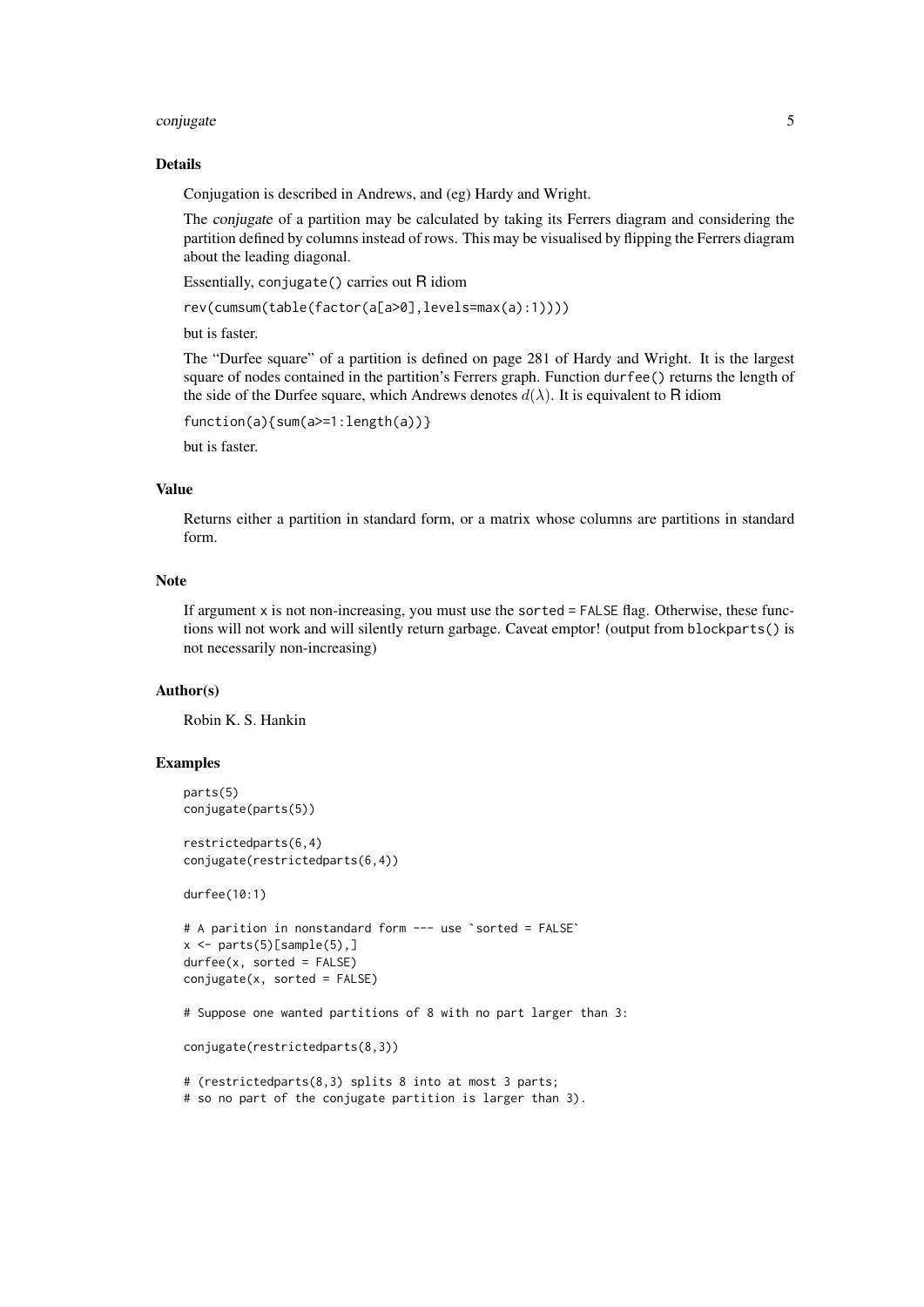<span id="page-5-1"></span><span id="page-5-0"></span>

## Description

Given a partition, return the "next" one; or determine whether it is the last one.

## Usage

```
nextpart(part, check=TRUE)
islastpart(part)
firstpart(n)
 nextdiffpart(part, check=TRUE)
islastdiffpart(part)
firstdiffpart(n)
 nextrestrictedpart(part, check=TRUE)
islastrestrictedpart(part)
 firstrestrictedpart(n, m, include.zero=TRUE)
 nextblockpart(part, f, n=sum(part), include.fewer=FALSE, check=TRUE)
islastblockpart(part, f, n=NULL , include.fewer=FALSE)
firstblockpart( f, n=NULL , include.fewer=FALSE)
 nextcomposition(comp, restricted, include.zero=TRUE, check=TRUE)
islastcomposition(comp, restricted, include.zero=TRUE)
firstcomposition(n, m=NULL , include.zero=TRUE)
```
## Arguments

| part, comp | A partition or composition                                                                                                                                                                                                                                                                                        |
|------------|-------------------------------------------------------------------------------------------------------------------------------------------------------------------------------------------------------------------------------------------------------------------------------------------------------------------|
| check      | Boolean, with default TRUE meaning to carry out various safety checks; the<br>next () functions use C calls which might crash the session with some inputs                                                                                                                                                        |
|            | f, n, include.fewer, m, include.zero<br>Other arguments as per the vectorized version                                                                                                                                                                                                                             |
| restricted | In function nextcomposition() and islastcomposition(), Boolean, with<br>TRUE meaning to consider compositions of fixed length [eg, to iterate through<br>the columns of compositions (6,3)], and FALSE meaning to consider compo-<br>sitions of any length [eg to iterate through the columns of compositions(6)] |

#### Details

These functions are intended to enumerate partitions one at a time, eliminating the need to store a huge matrix. This is useful for optimization over large domains and makes it possible to investigate larger partitions than is possible with the vectorized codes.

The idea is to use a first...() function to generate the first partition, then iterate using a next...() function, stopping when the islast...() function returns TRUE.

An example is given below, in which the "scrabble" problem is solved; note the small size of the sample space. More examples are given in the tests/aab.R file.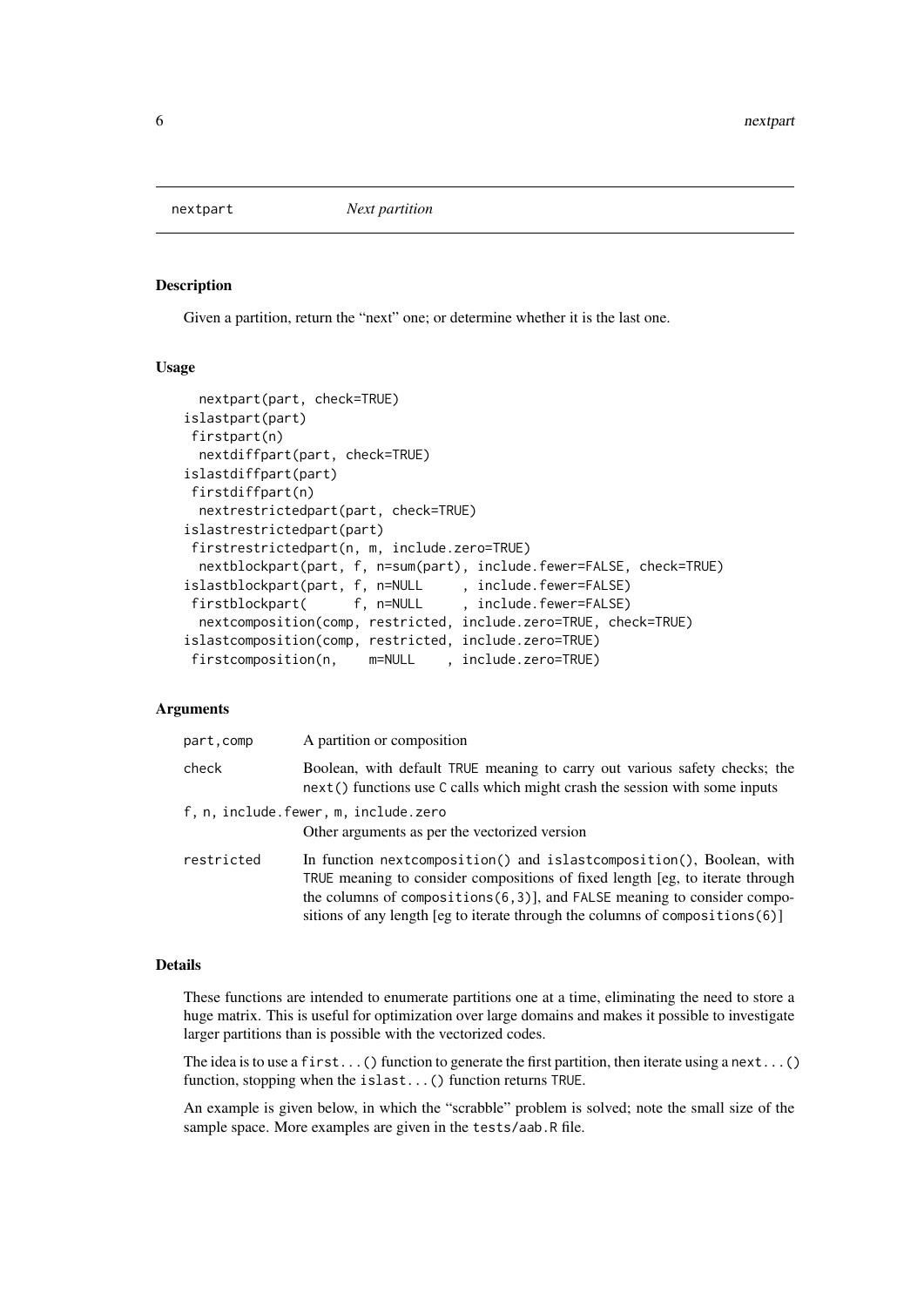# <span id="page-6-0"></span>Note

Functions nextpart() and nextdiffpart() require a vector of the right length: they require and return a partition padded with zeros. Functions nextrestrictedpart() and nextblockpart() work with partitions of the specified length. Function next composition() truncates any zeros at the end of the composition. This behaviour is inherited from the C code.

In functions nextcomposition() and firstcomposition(), argument include.zero is ignored if restricted is FALSE.

I must say that the performance of these functions is terrible; they are much much slower than their vectorized equivalents. The magnitude of the difference is much larger than I expected. Heigh ho. Frankly you would better off working directly in C.

## Author(s)

Robin K. S. Hankin

#### See Also

[parts](#page-8-1)

## Examples

```
# Do the optimization in scrabble vignette, one partition at a time:
# (but with a smaller letter bag)
scrabble <- c(a=9 , b=2 , c=2 , d=4 , e=12 , f=2 , g=3)
f <- function(a){prod(choose(scrabble,a))/choose(sum(scrabble),7)}
bestsofar <- 0
a <- firstblockpart(scrabble,7)
while(!islastpart(a)){
  jj <- f(a)if(jj>bestsofar){
    bestsofar <- jj
    bestpart <- a
  }
  a <- nextblockpart(a,scrabble)
}
```
P *Number of partitions of an integer*

## Description

Given an integer, P() returns the number of additive partitions, Q() returns the number of unequal partitions, and R() returns the number of restricted partitions. Function S() returns the number of block partitions.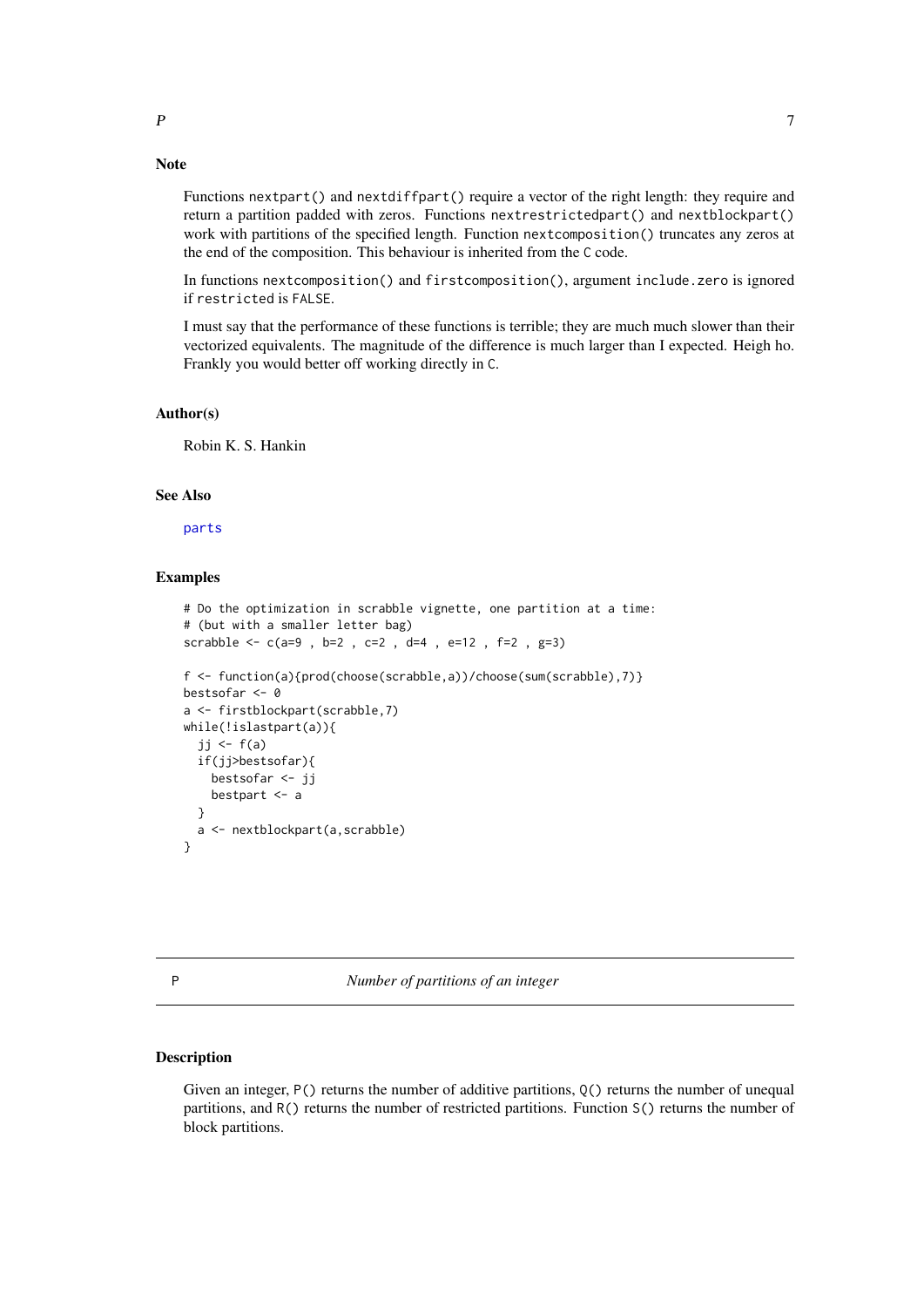## Usage

P(n, give = FALSE)  $Q(n, give = FALSE)$ R(m, n, include.zero = FALSE) S(f, n = NULL, include.fewer = FALSE)

# Arguments

| n             | Integer whose partition number is desired. In function S(), the default of NULL<br>means to return the number of partitions of any size                                                                                           |
|---------------|-----------------------------------------------------------------------------------------------------------------------------------------------------------------------------------------------------------------------------------|
| m             | In function $R()$ , the order of the decomposition                                                                                                                                                                                |
| give          | Boolean, with default FALSE meaning to return just $P(n)$ or $Q(n)$ and TRUE<br>meaning to return $P(1:n)$ or $Q(1:n)$ (this option takes no extra computation)                                                                   |
| include.zero  | In restricted parts (), Boolean with default FALSE meaning to count only<br>partitions of n into exactly m parts; and TRUE meaning to include partitions of n<br>into <i>at most m</i> parts (because parts of zero are included) |
| include.fewer | In function blockparts(), Boolean with default FALSE meaning to return par-<br>titions into exactly n and TRUE meaning to return partitions into at most n                                                                        |
| $\mathbf{f}$  | In function $S()$ , the stack vector                                                                                                                                                                                              |

## Details

Functions P() and Q() use Euler's recursion formula. Function R() enumerates the partitions using Hindenburg's method (see Andrews) and counts them until the recursion bottoms out.

Function S() finds the coefficient of  $x^n$  in the generating function  $\prod_{i=1}^L \sum_{j=0}^{f_i} x^j$ , where L is the length of f, using the polynom package.

All these functions return a double.

## Note

Functions P() and Q() use unsigned long long integers, a type which is system-dependent. For me, P() works for n equal to or less than 416, and Q() works for n less than or equal to 792. YMMV; none of the methods test for overflow, so use with care!

## Author(s)

Robin K. S. Hankin; S() is due to an anonymous JSS referee

# Examples

```
P(10,give=TRUE)
Q(10,give=TRUE)
R(10,20,include.zero=FALSE)
R(10,20,include.zero=TRUE)
```
S(1:4,5)

8 P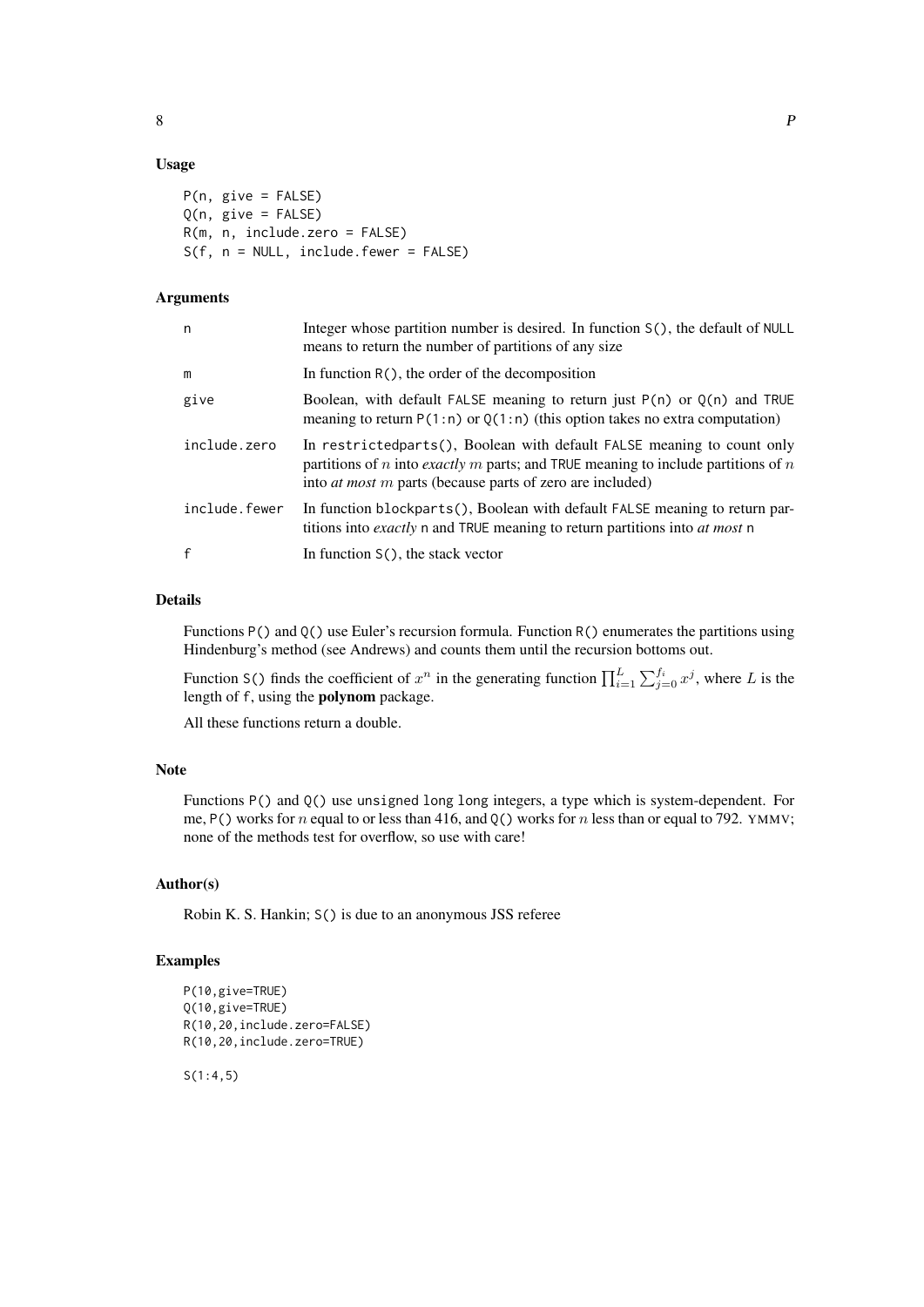<span id="page-8-1"></span><span id="page-8-0"></span>

# Description

Given an integer, return a matrix whose columns enumerate various partitions.

Function parts() returns the unrestricted partitions; function diffparts() returns the unequal partitions; function restrictedparts() returns the restricted partitions; function blockparts() returns the partitions subject to specified maxima; and function compositions() returns all compositions of the argument.

# Usage

```
parts(n)
diffparts(n)
restrictedparts(n, m, include.zero=TRUE, decreasing=TRUE)
blockparts(f, n=NULL, include.fewer=FALSE)
compositions(n, m=NULL, include.zero=TRUE)
multiset(v,n=length(v))
mset(v)
multinomial(v)
allbinom(n,k)
```

| n             | Integer to be partitioned. In function blockparts(), the default of NULL means<br>to return all partitions of any size                                                                                                                                                                                                             |
|---------------|------------------------------------------------------------------------------------------------------------------------------------------------------------------------------------------------------------------------------------------------------------------------------------------------------------------------------------|
| m             | In functions restricted parts () and compositions (), the order of the parti-<br>tion                                                                                                                                                                                                                                              |
| include.zero  | In functions restricted parts () and compositions (), Boolean with default<br>FALSE meaning to include only partitions of $n$ into <i>exactly</i> $m$ parts; and TRUE<br>meaning to include partitions of $n$ into $at$ most $m$ parts (because zero parts are<br>included)                                                        |
| include.fewer | In function blockparts(), Boolean with default FALSE meaning to return vec-<br>tors whose sum is exactly n and TRUE meaning to return partitions whose sum is<br>at most n                                                                                                                                                         |
| decreasing    | In restricted parts (), Boolean with default TRUE meaning to return partitions<br>whose parts are in decreasing order and FALSE meaning to return partitions in<br>lexicographical order, as appearing in Hindenburg's algorithm. Note that setting<br>to decreasing to FALSE has the effect of making conjugate () return garbage |
| $\mathsf{f}$  | In function blockparts(), a vector of strictly positive integers that gives the<br>maximal number of blocks; see details                                                                                                                                                                                                           |
| $\vee$        | In function multiset(), an integer vector representing a multiset. Argument n<br>is the size of the sample to be taken                                                                                                                                                                                                             |
| k             | In function all binom (), the size of the set to be chosen; arguments match those<br>of choose()                                                                                                                                                                                                                                   |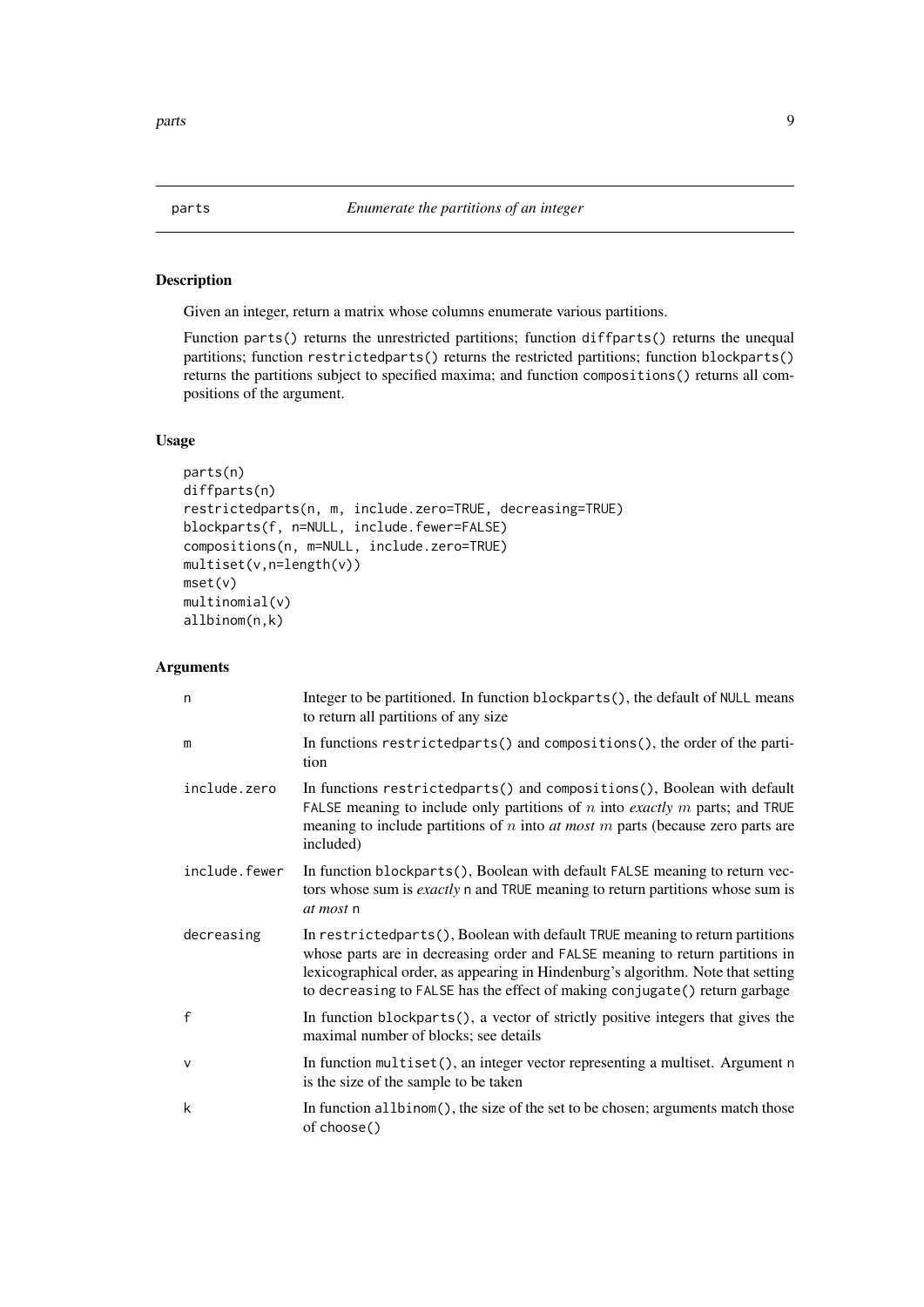## Details

- Function parts() uses the algorithm in Andrews. Function diffparts() uses a very similar algorithm that I have not seen elsewhere. These functions behave strangely if given an argument of zero.
- Function restrictedparts() uses the algorithm in Andrews, originally due to Hindenburg. For partitions into at most  $m$  parts, the same Hindenburg's algorithm is used but with a start vector of c(rep(0,m-1),n).

Functions parts() and restrictedparts() overlap in functionality. Note, however, that they can return identical partitions but in a different order:  $parts(6)$  and restrictedparts(6,6) for example.

If  $m > n$ , the partitions are padded with zeros.

• Function blockparts() enumerates the compositions of an integer subject to a maximum criterion: given vector  $y = (y_1, \ldots, y_n)$  all sets of  $a = (a_1, \ldots, a_n)$  satisfying  $\sum_{i=1}^p a_i = n$ subject to  $0 \le a_i \le y_i$  for all i are given in lexicographical order. If argument y includes zero elements, these are treated consistently (ie a position with zero capacity).

If n takes its default value of NULL, then the restriction  $\sum_{i=1}^{p} a_i = n$  is relaxed (so that the numbers may sum to anything). Note that these solutions are not necessarily in standard form, so functions durfee() and conjugate() may fail.

• With a single argument, compositions(n) returns all  $2^{n-1}$  ways of partitioning an integer; thus  $4+1+1$  is distinct from  $1+4+1$  or  $1+1+4$ .

With two arguments, compositions (n, m) returns all nonnegative solutions to  $x_1 + \cdots + x_m =$  $\overline{n}$ .

This function is different from all the others in the package in that it is written in R; it is not clear that C would be any faster.

- Function multiset() returns all ways of ordering a multiset (mset() is a low-level helper function).
- Function multinomial(v) returns all ways of partitioning a set into *distinguishable* boxes of capacities  $v[1], v[2], \ldots, v[n]$ . The number of columns is given by the multinomial coefficient  $\left(\sum_{v_1} \sum_{v_2...v_n} v_i\right)$ .
- Function allbinom(n,k) is provided for convenience; it enumerates the ways of choosing  $k$ objects from n.

```
> parts(7)
```

```
[1,] 7 6 5 5 4 4 4 3 3 3 3 2 2 2 1
[2,] 0 1 2 1 3 2 1 3 2 2 1 2 2 1 1
[3,] 0 0 0 1 0 1 1 1 2 1 1 2 1 1 1
[4,] 0 0 0 0 0 0 1 0 0 1 1 1 1 1 1
[5,] 0 0 0 0 0 0 0 0 0 0 1 0 1 1 1
[6,] 0 0 0 0 0 0 0 0 0 0 0 0 0 1 1
[7,] 0 0 0 0 0 0 0 0 0 0 0 0 0 0 1
> P(7)[1] 15
> diffparts(9)
[1,] 9 8 7 6 6 5 5 4
[2,] 0 1 2 3 2 4 3 3
[3,] 0 0 0 0 1 0 1 2
> Q(9)
```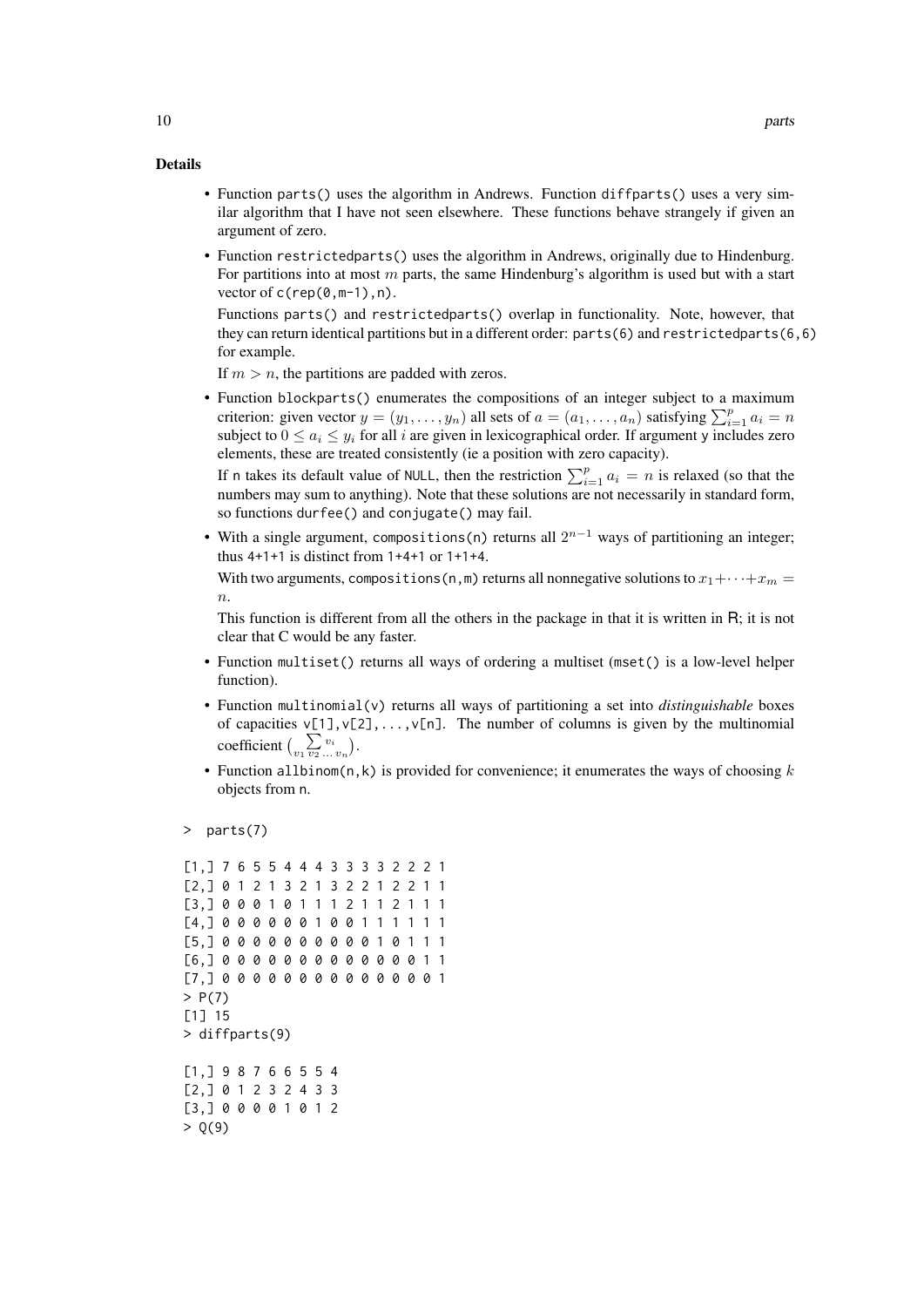# parts the contract of the contract of the contract of the contract of the contract of the contract of the contract of the contract of the contract of the contract of the contract of the contract of the contract of the cont

```
[1] 8
> restrictedparts(9,4)
[1,] 9 8 7 6 5 7 6 5 4 5 4 3 6 5 4 4 3 3
[2,] 0 1 2 3 4 1 2 3 4 2 3 3 1 2 3 2 3 2
[3,] 0 0 0 0 0 1 1 1 1 2 2 3 1 1 1 2 2 2
[4,] 0 0 0 0 0 0 0 0 0 0 0 0 1 1 1 1 1 2
> R(4,9,include.zero=TRUE)
[1] 18
> blockparts(1:4,5)
[1,] 1 1 0 1 1 0 1 0 1 1 0 1 0 0 1 0 1 0 0 1 0 0
[2,] 2 1 2 2 1 2 0 1 2 1 2 0 1 0 1 2 0 1 0 0 1 0
[3,] 2 3 3 1 2 2 3 3 0 1 1 2 2 3 0 0 1 1 2 0 0 1
[4,] 0 0 0 1 1 1 1 1 2 2 2 2 2 2 3 3 3 3 3 4 4 4
> S(1:4,5)[1] 22
> compositions(5,3)
[1,] 5 4 3 2 1 0 4 3 2 1 0 3 2 1 0 2 1 0 1 0 0
[2,] 0 1 2 3 4 5 0 1 2 3 4 0 1 2 3 0 1 2 0 1 0
[3,] 0 0 0 0 0 0 1 1 1 1 1 2 2 2 2 3 3 3 4 4 5
> S(rep(5,3),5)[1] 21
> setparts(4)
[1,] 1 1 1 1 2 1 1 1 1 1 1 2 2 2 1
[2,] 1 1 1 2 1 2 1 2 2 1 2 1 1 3 2
[3,] 1 2 1 1 1 2 2 1 3 2 1 3 1 1 3
[4,] 1 1 2 1 1 1 2 2 1 3 3 1 3 1 4
> setparts(c(1,2,2))
[1,] 1 1 1 1 1 1 1 1 1 1 1 1 3 3 3
[2,] 2 2 3 1 1 1 2 2 3 2 2 3 1 1 1
[3,] 3 2 2 3 2 2 1 1 1 3 2 2 2 1 2
[4,] 2 3 2 2 3 2 3 2 2 1 1 1 2 2 1
[5,] 1 1 1 2 2 3 2 3 2 2 3 2 1 2 2
> multinomial(c(a=1,b=2,c=1))
a 1 1 1 2 2 3 4 3 4 2 3 4
b 2 2 3 1 1 1 1 1 1 3 2 2
b 3 4 4 3 4 2 2 4 3 4 4 3
c 4 3 2 4 3 4 3 2 2 1 1 1
```
# Note

These vectorized functions return a matrix whose columns are the partitions. If this matrix is too large, consider enumerating the partitions individually using the functionality documented in nextpart.Rd.

One commonly encountered idiom is blockparts(rep(n,n),n), which is equivalent to compositions(n,n) [Sloane's A001700].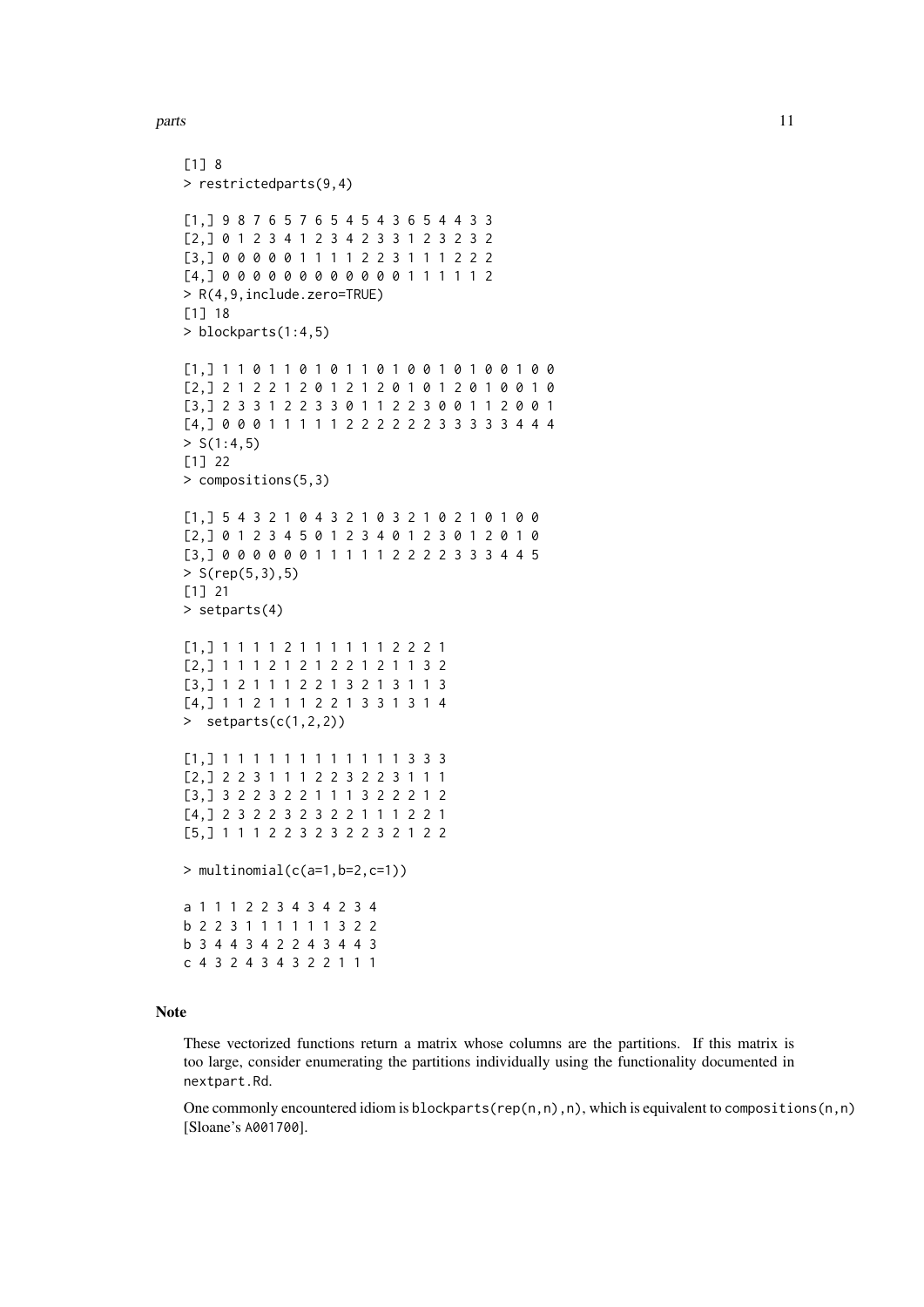<span id="page-11-0"></span>If you have a *minimum* number of balls in each block, a construction like

```
x \leq -c(1,1,2,1) # min
y \leq -c(2,3,4,5) # max
```
sweep(blockparts(y-x,7-sum(x)),1,x,"+")

can be helpful (that is, subtract off the minimum number of balls and add them back again at the end).

## Author(s)

Robin K. S. Hankin

#### References

- G. E. Andrews. "The theory of partitions", Cambridge University Press, 1998
- R. K. S. Hankin 2006. "Additive integer partitions in R". *Journal of Statistical Software*, Volume 16, code snippet 1
- R. K. S. Hankin 2007. "Urn sampling without replacement: enumerative combinatorics in R". *Journal of Statistical Software*, Volume 17, code snippet 1
- R. K. S. Hankin 2007. "Set partitions in R". *Journal of Statistical Software*, Volume 23, code snippet 2
- N. J. A. Sloane, 2008, The On-Line Encyclopedia of Integer Sequences. Sequence A001700
- D. Knuth, 2004. The art of computer programming, pre-fascicle 2B "Generating all permutations"

#### See Also

## [nextpart](#page-5-1)

## Examples

```
parts(5)
diffparts(10)
matplot(t(diffparts(27)),type='l',lty=1)
restrictedparts(9,4)
restrictedparts(9,4,FALSE)
restrictedparts(9,4,decreasing=TRUE)
blockparts(1:4)
blockparts(1:4,3)
blockparts(1:4,3,include.fewer=TRUE)
blockparts(c(4,3,3,2),5) # Knuth's example, pre-fascicle 3a, p16
compositions(4) # not the same as parts(4)
compositions(4,4)
# With 10 blocks, enumerate all partitions with maxima of 1:5 and minima
# of c(0,1,1,2,1):
```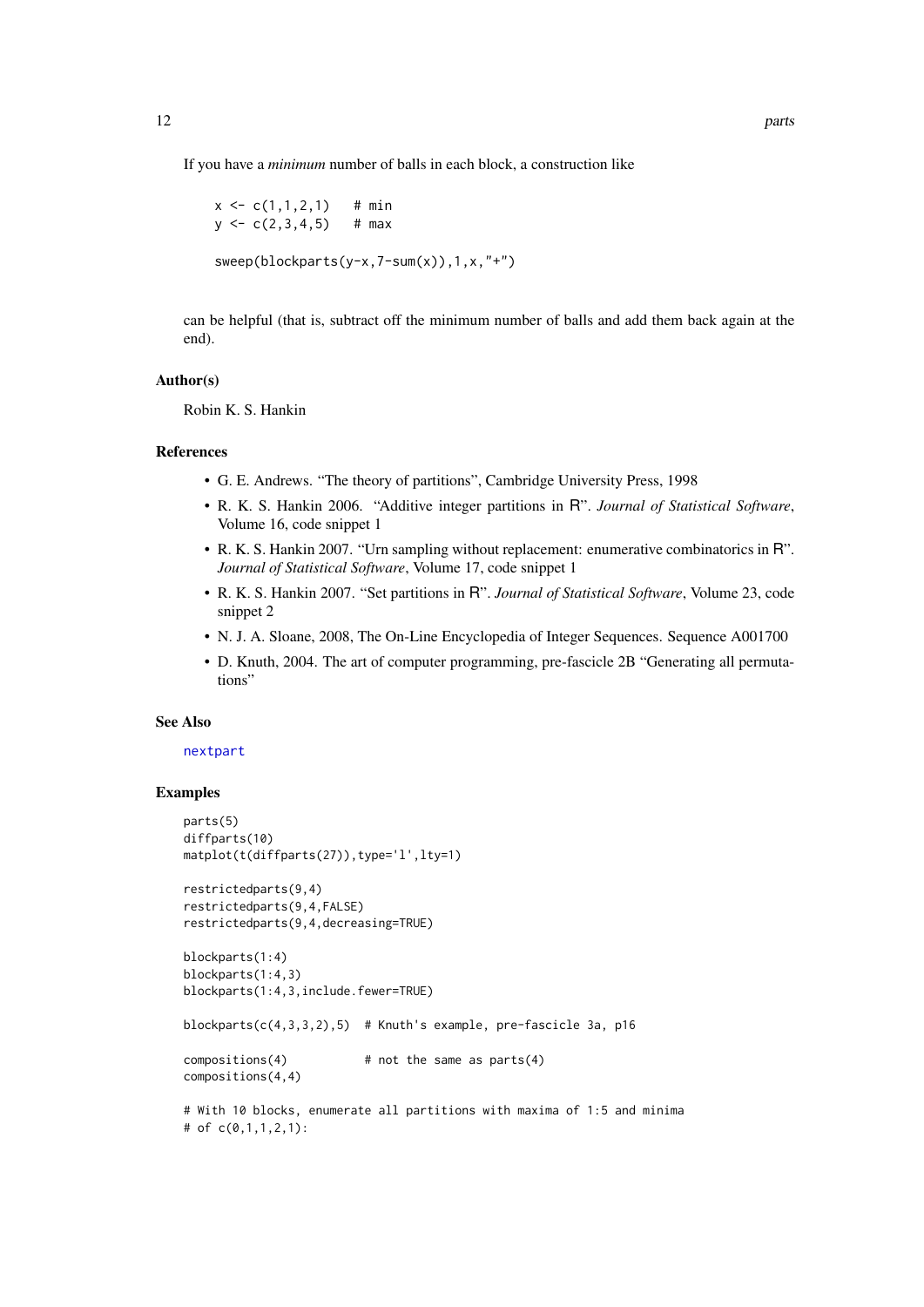## <span id="page-12-0"></span>perms and the contract of the contract of the contract of the contract of the contract of the contract of the contract of the contract of the contract of the contract of the contract of the contract of the contract of the

```
a \leftarrow c(0,1,1,2,1)sweep(blockparts(1:5-a,10-sum(a)),1,a,"+")
#Knuth's example:
multiset(c(1,2,2,3))
multiset(rep(4+1:3,1:3),3)
```
## perms *Enumerate the permutations of a vector*

# Description

Given an integer n, return a matrix whose columns enumerate various permutations of 1:n.

Function perms() returns all permutations in lexicographic order; function plainperms() returns all permutations by repeatedly exchanging adjacent pairs.

# Usage

perms(n) plainperms(n)

## Arguments

n Integer argument; permutations of 1:n returned

# Note

Comments in the C code; algorithm lifted from 'fasc2b.pdf'.

# Author(s)

D. E. Knuth; C and R transliteration by Robin K. S. Hankin

## References

• D. E. Knuth 2004. "The art of computer programming, pre-fascicle 2B. A draft of section 7.2.1.2: Generating all permutations". [https://www-cs-faculty.stanford.edu/~knuth/](https://www-cs-faculty.stanford.edu/~knuth/taocp.html) [taocp.html](https://www-cs-faculty.stanford.edu/~knuth/taocp.html)

## See Also

[parts](#page-8-1)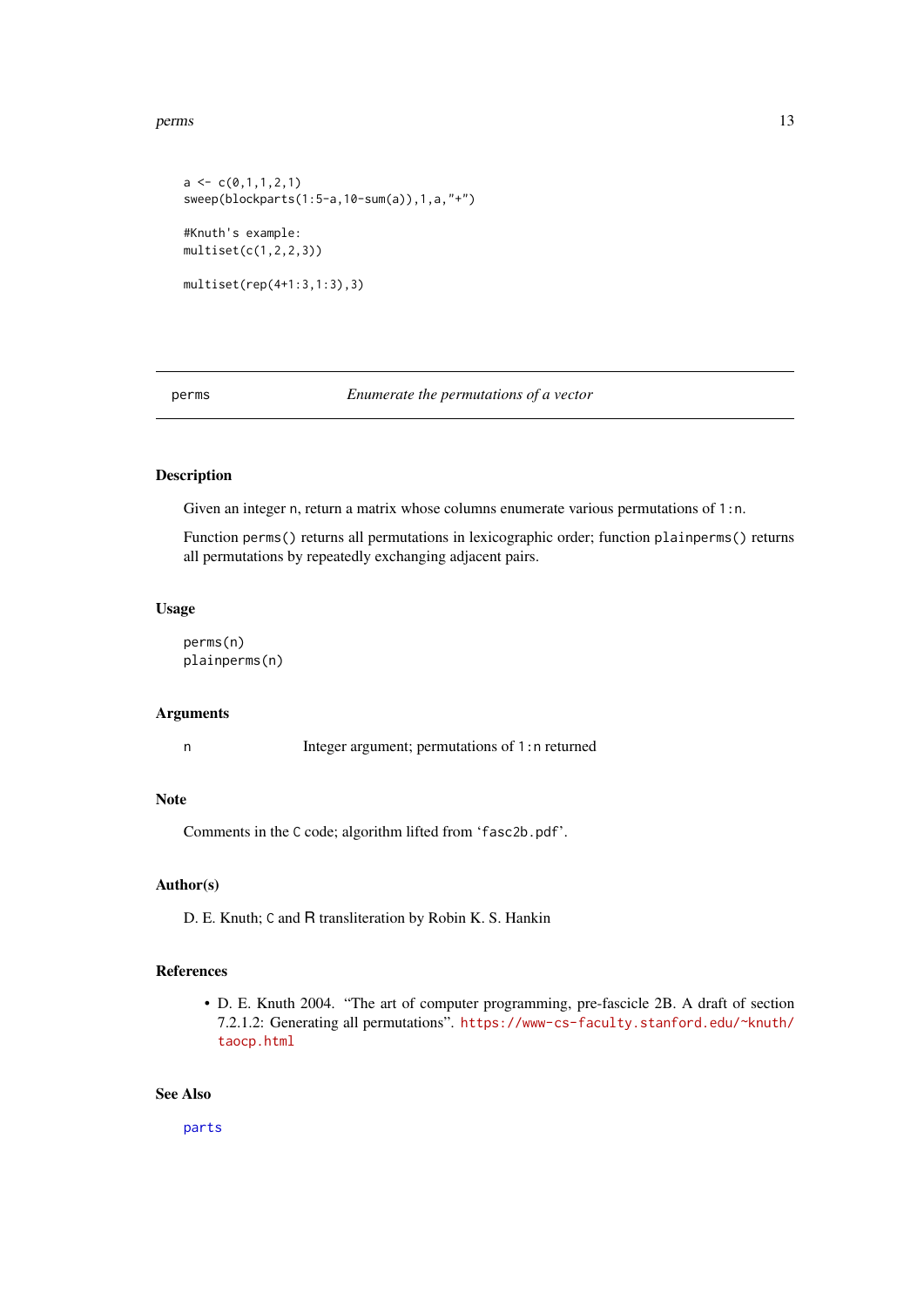# Examples

```
summary(perms(5))
# Knuth's Figure 18:
matplot(t(apply(plainperms(4),2,order)),
        type='l', lty=1, lwd=5, asp=1,
        frame=FALSE, axes=FALSE, ylab="", col=gray((1:5)/5))
```
<span id="page-13-1"></span>print.partition *Print methods for partition objects and equivalence objects*

# Description

A print method for partition objects, summary partition objects, and equivalence classes. Includes various configurable options

## Usage

```
## S3 method for class 'partition'
print(x, mat = getOption("matrixlike"), h = getOption("horiz"), ...)## S3 method for class 'summary.partition'
print(x, \ldots)## S3 method for class 'equivalence'
print(x, sep = getOption("separator"), ...)
```
## Arguments

| X         | Object to be printed: an object of class either partition or summary.partition                                                                                                                |
|-----------|-----------------------------------------------------------------------------------------------------------------------------------------------------------------------------------------------|
| mat       | Boolean, with TRUE meaning to print like a matrix, and any other value meaning<br>to print without column names (which usually results in more compact appear-<br>ance)                       |
| h         | Boolean governing the orientation of the printed matrix, with TRUE meaning to<br>print with the rows being the partitions and any other value (the default) meaning<br>to print the transpose |
| sep       | Character vector, with special value of NULL interpreted as a comma; see exam-<br>ples section                                                                                                |
| $\ddotsc$ | Further arguments provided for compatibility                                                                                                                                                  |
|           |                                                                                                                                                                                               |

# Author(s)

Robin K. S. Hankin

<span id="page-13-0"></span>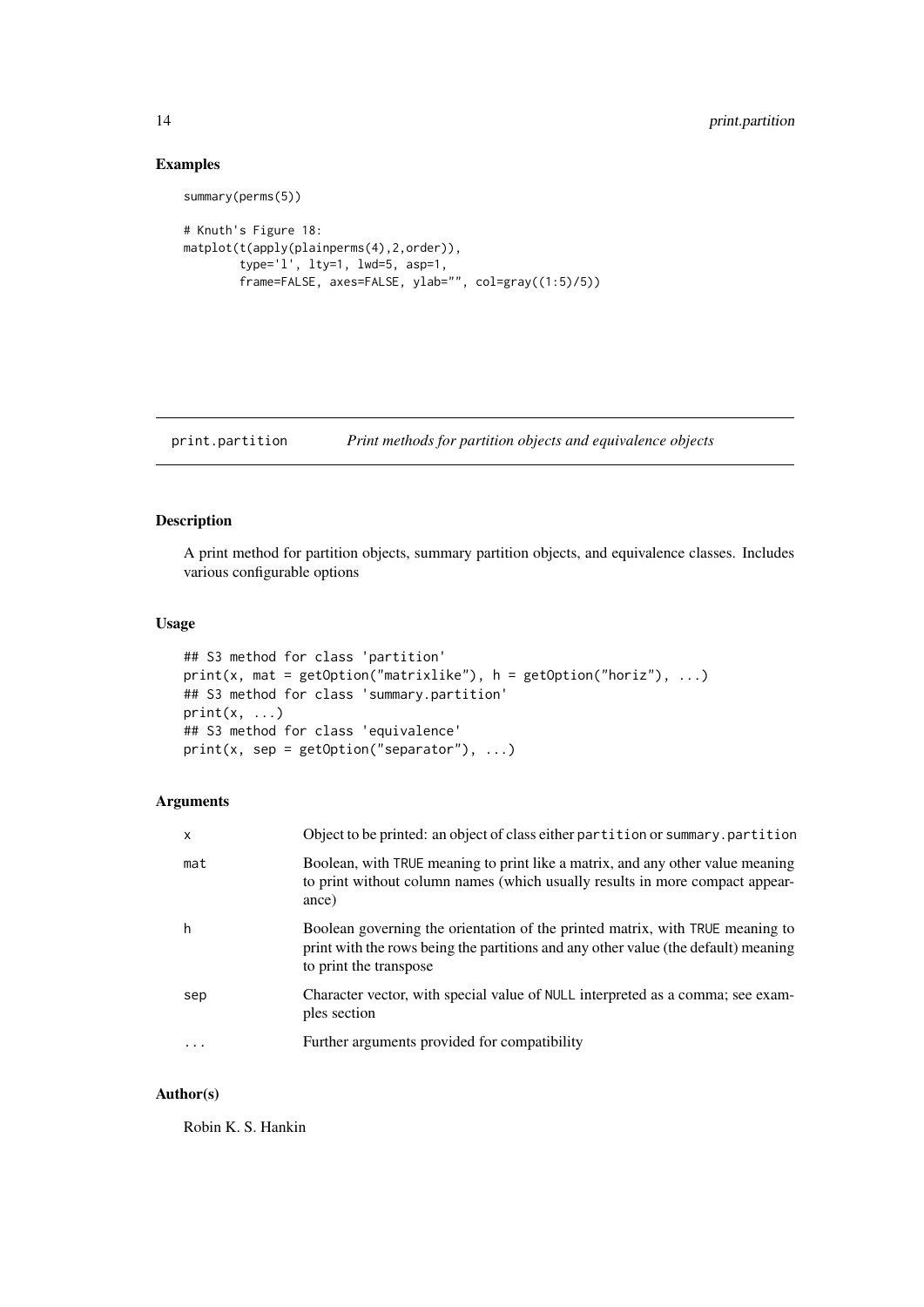## <span id="page-14-0"></span>setparts and the set of the set of the set of the set of the set of the set of the set of the set of the set of the set of the set of the set of the set of the set of the set of the set of the set of the set of the set of

# Examples

```
print(parts(5))
```

```
summary(parts(7))
listParts(3)
options(separator="")
listParts(5)
```
setparts *Set partitions*

# Description

Enumeration of set partitions

# Usage

```
setparts(x)
listParts(x,do.set=FALSE)
vec_to_set(vec)
vec_to_eq(vec)
```
# Arguments

| $\mathsf{x}$ | If a vector of length 1, the size of the set to be partitioned. If a vector of length<br>greater than 1, return all equivalence relations with equivalence classes with<br>sizes of the elements of x. If a matrix, return all equivalence classes with sizes<br>of the columns of x |
|--------------|--------------------------------------------------------------------------------------------------------------------------------------------------------------------------------------------------------------------------------------------------------------------------------------|
| do.set       | Boolean, with TRUE meaning to return the set partitions in terms of sets (as<br>per sets package) and default FALSE meaning to present the result in terms of<br>equivalence classes                                                                                                 |
| vec          | An integer vector representing a set partition                                                                                                                                                                                                                                       |

## Details

A partition of a set  $S = \{1, \ldots, n\}$  is a family of sets  $T_1, \ldots, T_k$  satisfying

- $i \neq j \longrightarrow T_i \cap T_j = \emptyset$
- $\cup_{i=1}^k T_k = S$
- $T_i \neq \emptyset$  for  $i = 1, \ldots, k$

The induced equivalence relation has  $i \sim j$  if and only if i and j belong to the same partition. Equivalence classes may be listed using listParts()

There are exactly fifteen ways to partition a set of four elements:

(1234)  $(123)(4), (124)(3), (134)(2), (234)(1)$  $(12)(34), (13)(24), (14)(23)$  $(12)(3)(4), (13)(2)(4), (23)(1)(4), (24)(1)(3), (34)(1)(2)$  $(1)(2)(3)(4)$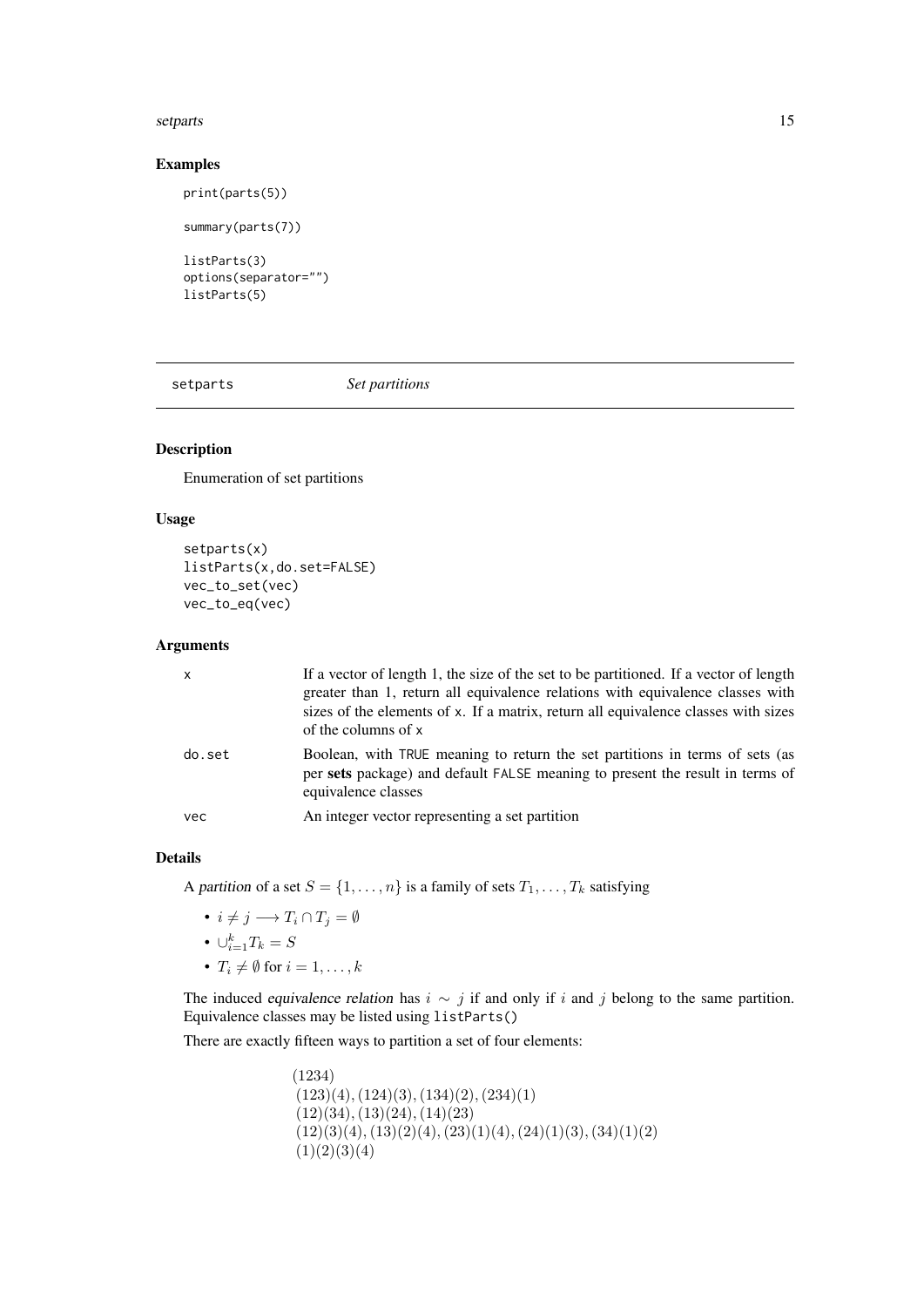Note that  $(12)(3)(4)$  is the same partition as, for example,  $(3)(4)(21)$  as the equivalence relation is the same.

Consider partitions of a set S of five elements (named  $1, 2, 3, 4, 5$ ) with sizes 2,2,1. These may be enumerated as follows:

 $>$  u  $\leq$  c(2,2,1) > setparts(u) [1,] 1 1 1 1 1 1 1 1 1 1 1 1 3 3 3 [2,] 2 2 3 1 1 1 2 2 3 2 2 3 1 1 1 [3,] 3 2 2 3 2 2 1 1 1 3 2 2 2 1 2 [4,] 2 3 2 2 3 2 3 2 2 1 1 1 2 2 1 [5,] 1 1 1 2 2 3 2 3 2 2 3 2 1 2 2

See how each column has two 1s, two 2s and one 3. This is because the first and second classes have size two, and the third has size one.

The first partition,  $x = c(1, 2, 3, 2, 1)$ , is read "class 1 contains elements 1 and 5 (because the first and fifth element of x is 1); class 2 contains elements 2 and 4 (because the second and fourth element of  $\times$  is 2); and class 3 contains element 3 (because the third element of  $\times$  is 3)". Formally, class i has elements which(x==u[i]).

You can change the print method by setting, eg, option(separator="").

Functions vec\_to\_set() and vec\_to\_eq() are low-level helper functions. These take an integer vector, typically a column of a matrix produced by setparts() and return their set representation.

## Value

Returns a matrix each of whose columns show a set partition; an object of class "partition". Type ?print.partition to see how to change the options for printing.

## Note

The clue package by Kurt Hornik contains functionality for partitions (specifically cl\_meet() and cl\_join()) which might be useful. Option do.set invokes functionality from the sets package by Meyer et al.

Note carefully that  $setparts(c(2,1,1))$  does *not* enumerate the ways of placing four numbered balls in three boxes of capacities 2,1,1. This is because there are two boxes of capacity 1, and swapping the balls between these boxes gives the same set partition (because sets are unordered). To do this, use multinomial(c(a=2,b=1,c=1)). See the setparts vignette for more details.

# Author(s)

Luke G. West (C++) and Robin K. S. Hankin (R); listParts() provided by Diana Tichy

# References

- R. K. S. Hankin 2006. *Additive integer partitions in* R. Journal of Statistical Software, Code Snippets 16(1)
- R. K. S. Hankin 2007. "Set partitions in R". *Journal of Statistical Software*, Volume 23, code snippet 2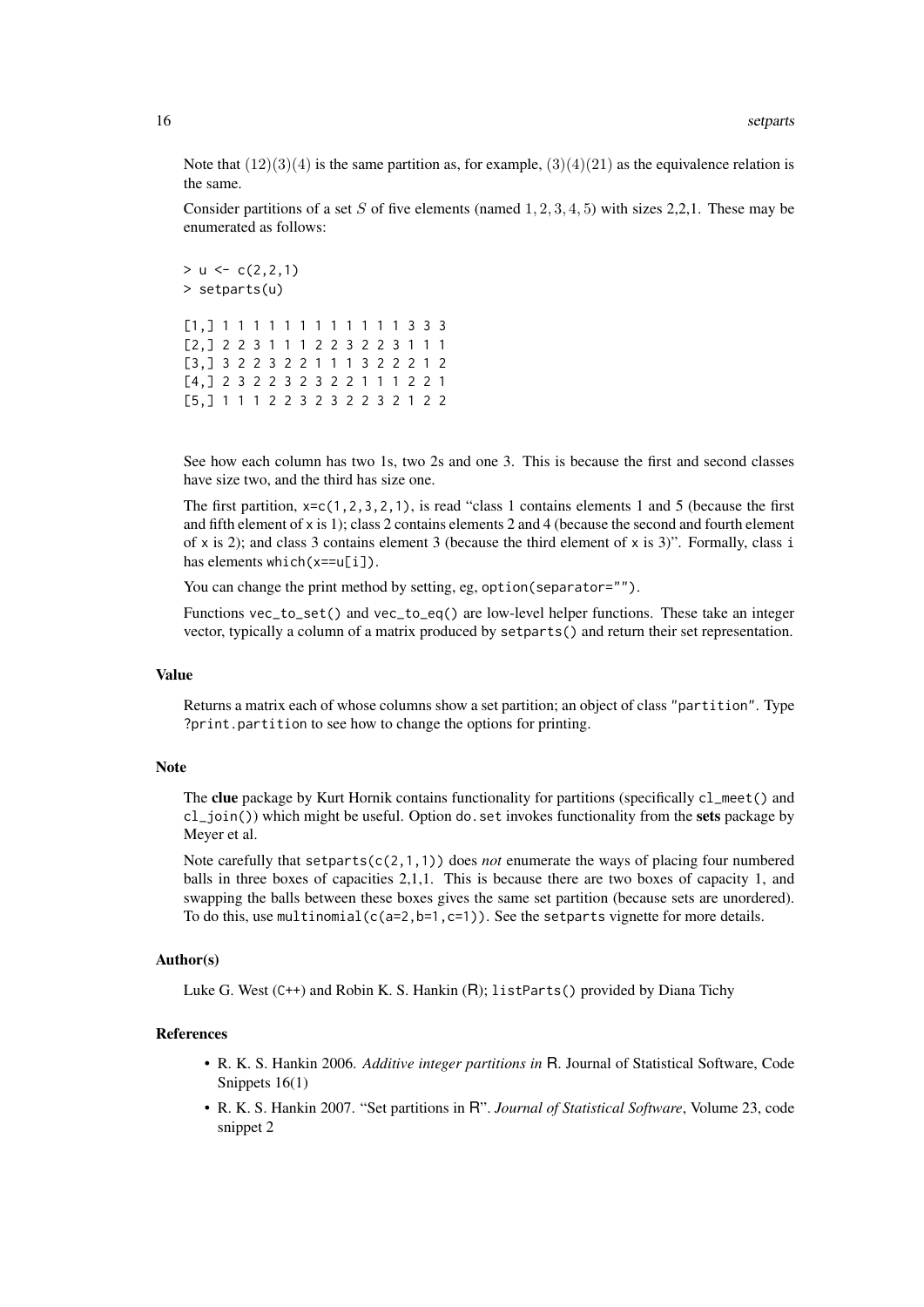## <span id="page-16-0"></span>summary.partition 17

- Kurt Hornik (2017). *clue: Cluster ensembles*. R package version 0.3-53. [https://CRAN.](https://CRAN.R-project.org/package=clue) [R-project.org/package=clue](https://CRAN.R-project.org/package=clue)
- Kurt Hornik (2005). *A CLUE for CLUster Ensembles*. Journal of Statistical Software 14/12. doi: [10.18637/jss.v014.i12](https://doi.org/10.18637/jss.v014.i12)

## See Also

[parts](#page-8-1), [print.partition](#page-13-1)

# Examples

| setparts(4)                                             | # all partitions of a set of 4 elements                                     |
|---------------------------------------------------------|-----------------------------------------------------------------------------|
| setparts(c(3,3,2))                                      | # all partitions of a set of 8 elements<br># into sets of sizes 3,3,2.      |
| $ji \leftarrow$ restrictedparts $(5,3)$<br>setparts(ij) | # partitions of a set of 5 elements into<br># at most 3 sets                |
| listParts(jj)                                           | # induced equivalence classes                                               |
| setparts(conjugate(i))                                  | # partitions of a set of 5 elements into<br># sets not exceeding 3 elements |
| setparts(diffparts(5))                                  | # partitions of a set of 5 elements into<br># sets of different sizes       |

summary.partition *Provides a summary of a partition*

## Description

Provides a summary of an object of class partition: usually the first and last few partitions (columns)

# Usage

```
## S3 method for class 'partition'
summary(object, ...)
```

| object   | Partition                                    |
|----------|----------------------------------------------|
| $\cdots$ | Further arguments; see details section below |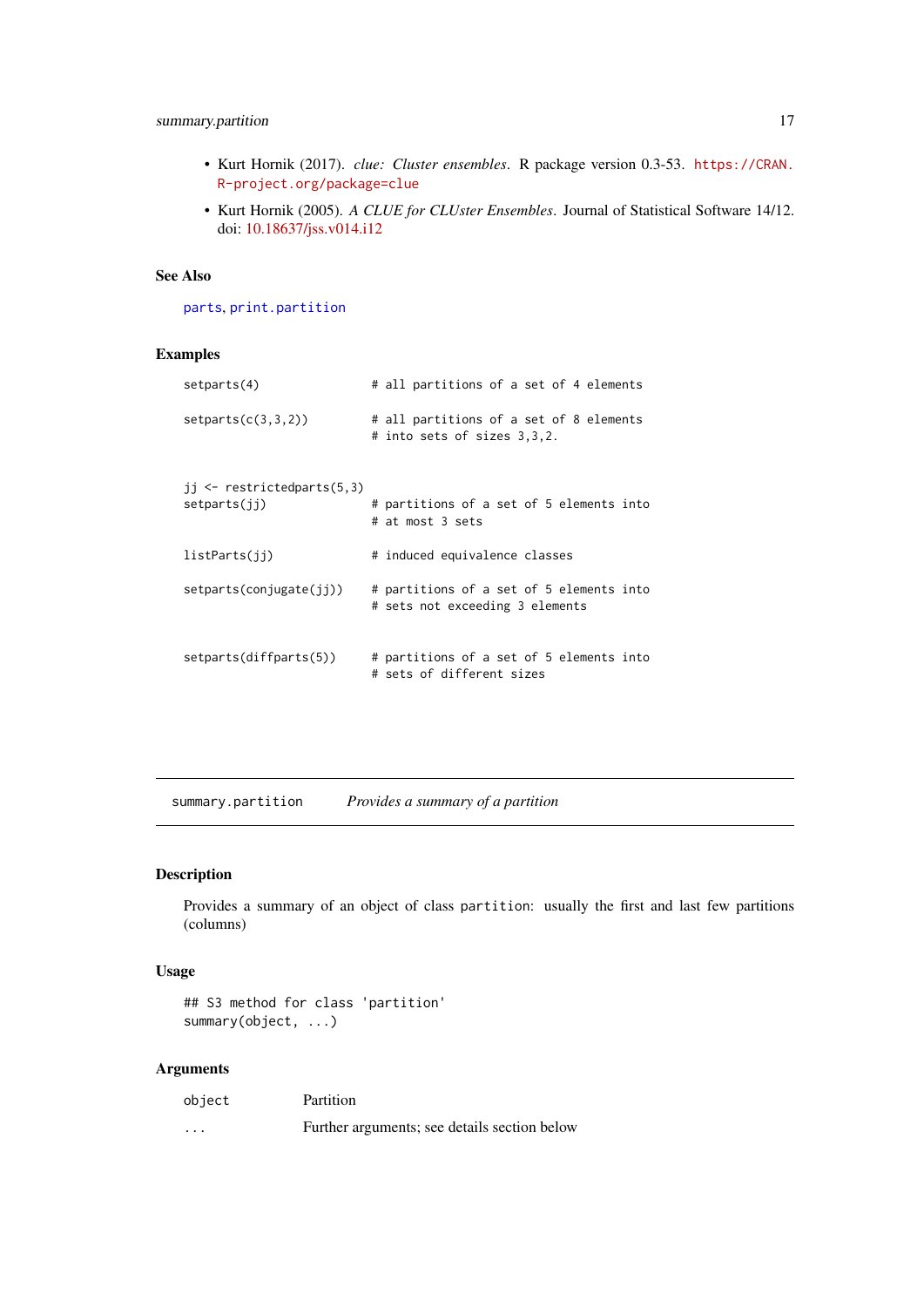# Details

The ellipsis arguments are used to pass how many columns at the start and the end of the matrix are selected; this defaults to 10.

The function is designed to behave as expected: if there is an argument named "n", then this is used. If there is no such argument, the first one is used.

# Value

A summary object is a list, comprising three elements:

| shortened | Boolean, with TRUE meaning that the middle section of the matrix is ommitted,<br>and FALSE meaning that the entire matrix is returned because n is too big |
|-----------|------------------------------------------------------------------------------------------------------------------------------------------------------------|
| n         | Number of columns to return at the start and the end of the matrix                                                                                         |
| out       | Matrix returned: just the first and last n columns (if shortened is TRUE), or the<br>whole matrix if not                                                   |

# Author(s)

Robin K. S. Hankin

# Examples

summary(parts(7))

summary(parts(11),3)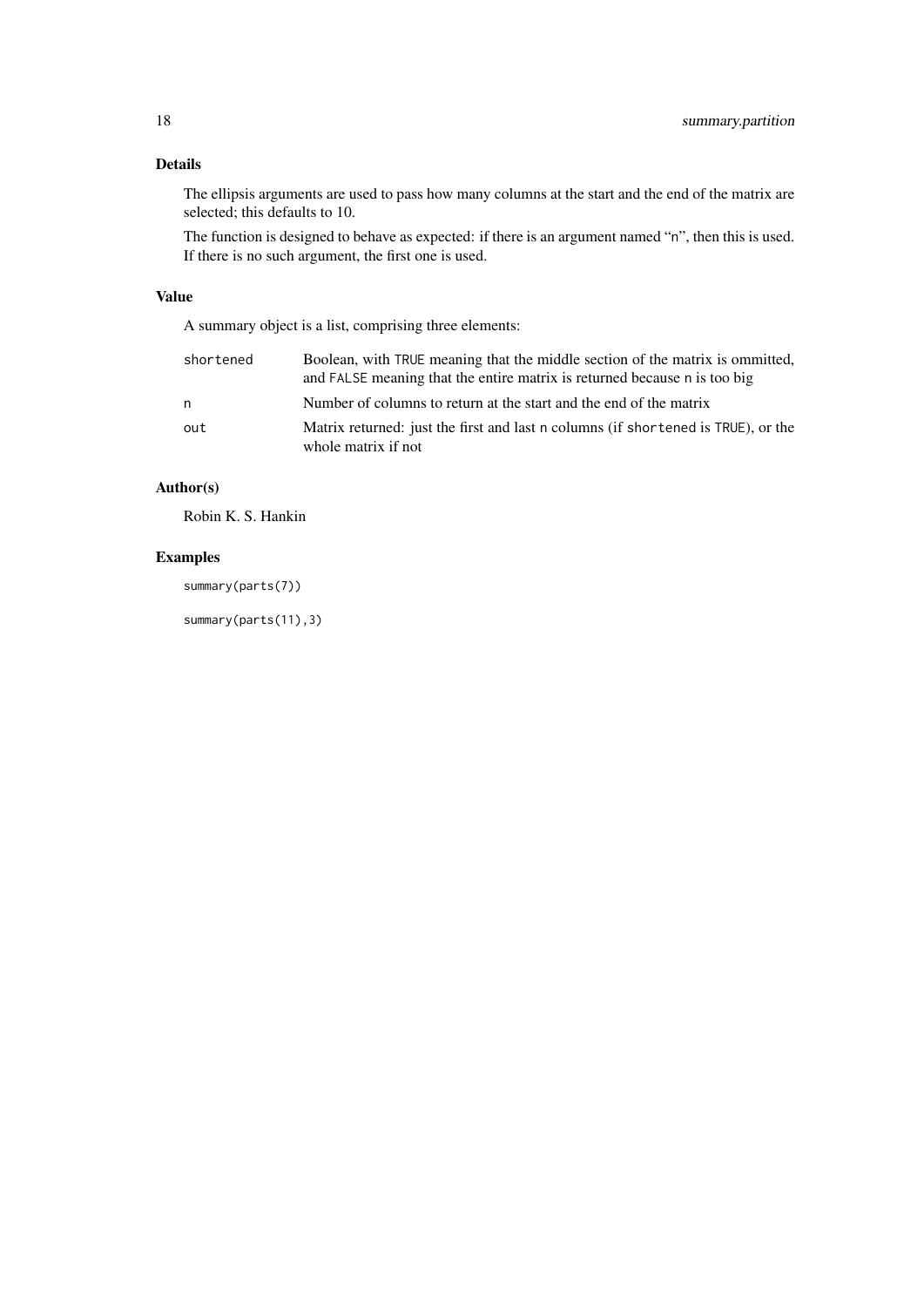# <span id="page-18-0"></span>Index

∗ math as.matrix.partition, [3](#page-2-0) conjugate, [4](#page-3-0) nextpart, [6](#page-5-0) P, [7](#page-6-0) parts, [9](#page-8-0) perms, [13](#page-12-0) print.partition, [14](#page-13-0) setparts, [15](#page-14-0) summary.partition, [17](#page-16-0) ∗ package partitions-package, [2](#page-1-0) allbinom *(*parts*)*, [9](#page-8-0) as.matrix.partition, [3](#page-2-0) as.partition *(*as.matrix.partition*)*, [3](#page-2-0) bin, [3](#page-2-0) bintocomp *(*bin*)*, [3](#page-2-0) blockparts *(*parts*)*, [9](#page-8-0) c\_allblockparts *(*parts*)*, [9](#page-8-0) c\_alldiffparts *(*parts*)*, [9](#page-8-0) c\_allparts *(*parts*)*, [9](#page-8-0) c\_allperms *(*parts*)*, [9](#page-8-0) c\_allrestrictedparts *(*parts*)*, [9](#page-8-0) c\_bintocomp *(*parts*)*, [9](#page-8-0) c\_comptobin *(*parts*)*, [9](#page-8-0) c\_conjugate *(*parts*)*, [9](#page-8-0) c\_durfee *(*parts*)*, [9](#page-8-0) c\_multiset *(*parts*)*, [9](#page-8-0) c\_nextblockpart *(*parts*)*, [9](#page-8-0) c\_nextdiffpart *(*parts*)*, [9](#page-8-0) c\_nextpart *(*parts*)*, [9](#page-8-0) c\_nextrestrictedpart *(*parts*)*, [9](#page-8-0) c\_numbdiffparts *(*parts*)*, [9](#page-8-0) c\_numbparts *(*parts*)*, [9](#page-8-0) c\_plainperms *(*parts*)*, [9](#page-8-0) c\_tobin *(*parts*)*, [9](#page-8-0) c\_wrap *(*parts*)*, [9](#page-8-0) compositions *(*parts*)*, [9](#page-8-0) comptobin *(*bin*)*, [3](#page-2-0) conjugate, [4](#page-3-0)

diffparts *(*parts*)*, [9](#page-8-0)

Durfee *(*conjugate*)*, [4](#page-3-0) durfee *(*conjugate*)*, [4](#page-3-0) durfee\_sorted *(*conjugate*)*, [4](#page-3-0) firstblockpart *(*nextpart*)*, [6](#page-5-0) firstcomposition *(*nextpart*)*, [6](#page-5-0) firstdiffpart *(*nextpart*)*, [6](#page-5-0) firstpart *(*nextpart*)*, [6](#page-5-0) firstrestrictedpart *(*nextpart*)*, [6](#page-5-0) islastblockpart *(*nextpart*)*, [6](#page-5-0) islastcomposition *(*nextpart*)*, [6](#page-5-0) islastdiffpart *(*nextpart*)*, [6](#page-5-0) islastpart *(*nextpart*)*, [6](#page-5-0) islastrestrictedpart *(*nextpart*)*, [6](#page-5-0) listParts *(*setparts*)*, [15](#page-14-0) mset *(*parts*)*, [9](#page-8-0) multinomial *(*parts*)*, [9](#page-8-0) multiset *(*parts*)*, [9](#page-8-0) nextblockpart *(*nextpart*)*, [6](#page-5-0) nextcomposition *(*nextpart*)*, [6](#page-5-0) nextdiffpart *(*nextpart*)*, [6](#page-5-0) nextpart, [6,](#page-5-0) *[12](#page-11-0)* nextrestrictedpart *(*nextpart*)*, [6](#page-5-0) numbrestrictedparts\_R *(*parts*)*, [9](#page-8-0) P, [7](#page-6-0) partitions *(*partitions-package*)*, [2](#page-1-0) partitions-package, [2](#page-1-0) parts, *[7](#page-6-0)*, [9,](#page-8-0) *[13](#page-12-0)*, *[17](#page-16-0)* perms, [13](#page-12-0)

plainperms *(*perms*)*, [13](#page-12-0) print *(*print.partition*)*, [14](#page-13-0) print.partition, [14,](#page-13-0) *[17](#page-16-0)*

Q *(*P*)*, [7](#page-6-0)

R *(*P*)*, [7](#page-6-0) restrictedparts *(*parts*)*, [9](#page-8-0)

S *(*P*)*, [7](#page-6-0) setparts, [15](#page-14-0)